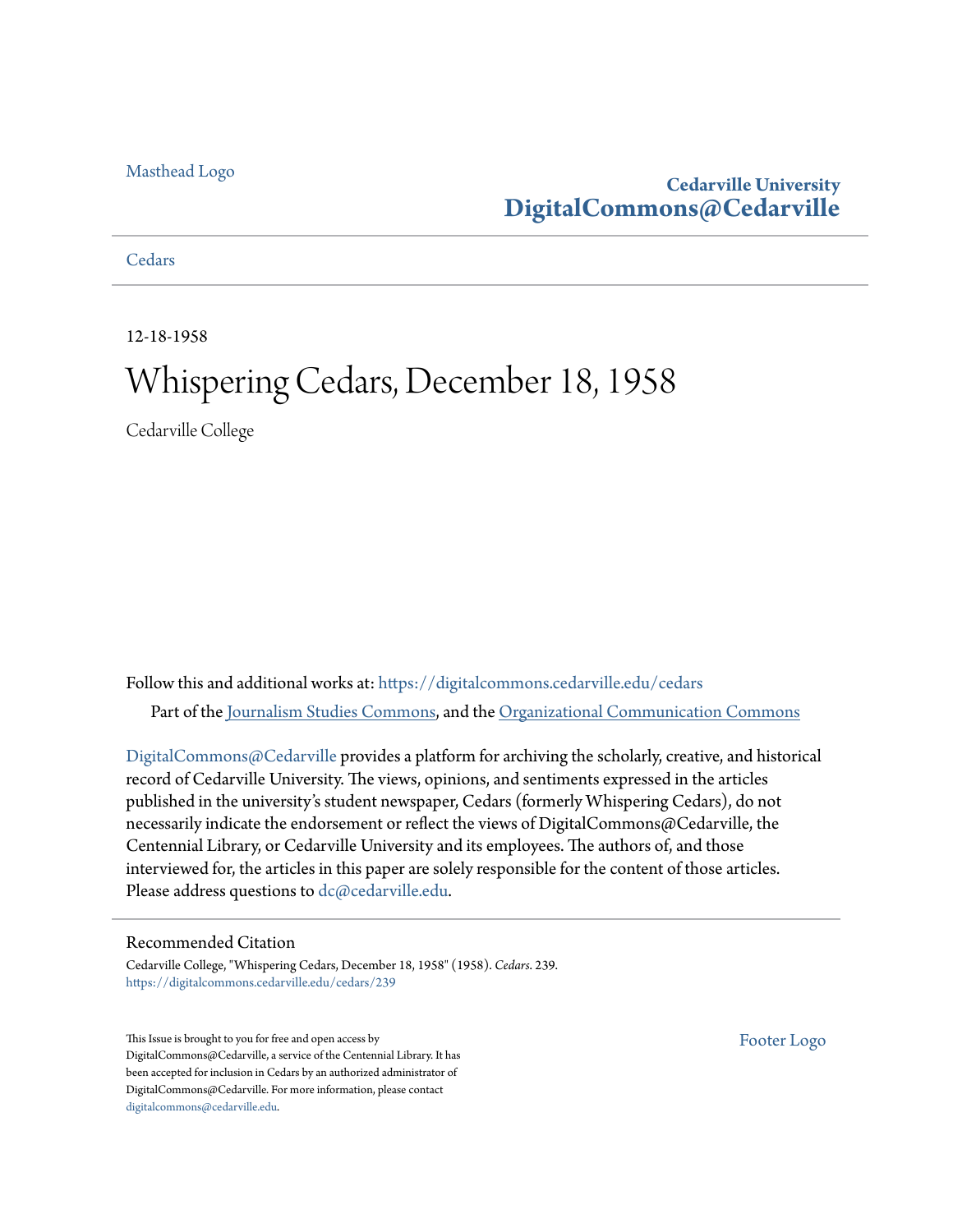# WHISPERING

# Vol. III December 18, 1958

No.

# THEY CEASED NOT TO TEACH AND TO PREACH JESUS CHRIST

..

Educators must agree that for one to learn to apply the learned at the same time is profitable. This not only applies to the intellect, but for the realm of God's work. It would be well if we looked at two college students who feel that applying what learned is of a gréat value.

Mr. Don Sewell is pastor cf the Williamsburg Baptist Church, Williamsburg, Chio. Situated sixtytwo miles south-east from Cedarville, the church began as a cha-' pel of'the Lindale Baptist Church, Amelia, Ohio. It was organized into a'local church on October *Z5,*  1958, as the first Baptist church in this historical community. Gods hand has been felt at the church to the extent of twenty professions to the Faith and a growing membership. Recently it was voted to underwrite part support of ·both· home and foreign missions, and truly is a sign of a true indig -<br>enous assembly. Besides the regular services on Sunday there is a weekly prayer service and an organized visitation program on Thursday evening.

Another such student is Ray Shepherd who fills the position of Religious Director as the City Gospel Mission of Cincinnate.

# CHRISTMAS AND TAFFY

CEDARS

The Gamma Chi and Alpha Chi Christmas Party, Monday, December 15, at the Xenia Reformed Church featured three Christmas films and a taffy pull. An extra added attraction of the was Rudolph, one of Santa's reindeer in'the person of Dee Osborn. Singing, a devotional time, and refreshments made up the rest of the *'program* for the evening.

The three films shownwere 'Uhristmas in Sweden," the "Vienna Boys' Choir " and a Christmas excerpt from Charles Dickens' "Pickwick Papers." The taffy pull proved an exciting event for<br>the evening. Sticky, greasy the evening. Sticky, greasy fingers were all that was left when the students finished.

Grace Willetts, Lucy Lyons, Darlene Derr, and Paul Van Kleek made up the committee in charge of the party.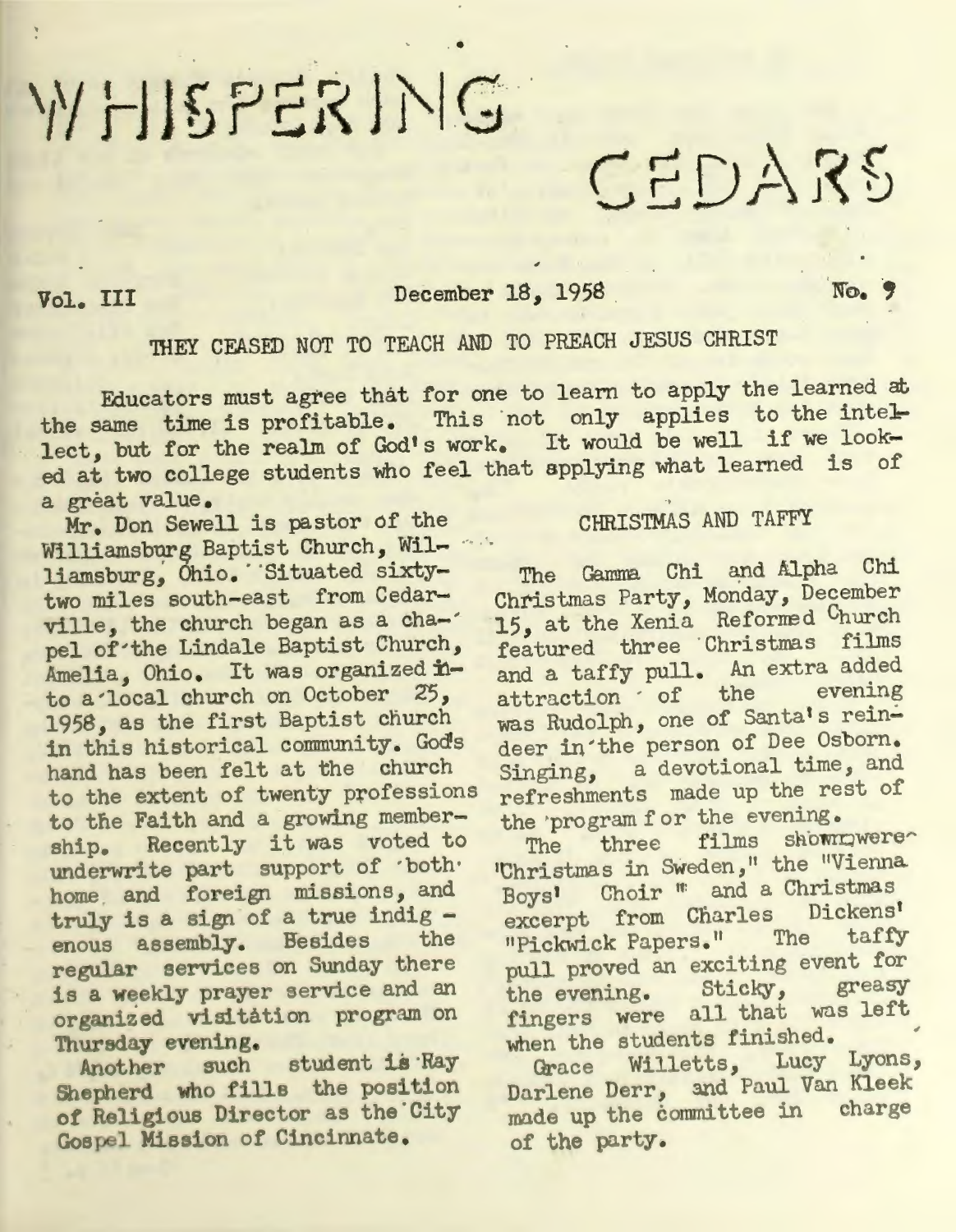# MY TWO FRONT TE\_TH?

The time has come ande egain when Santa must nake his annual rounds. With the snow 6 feet high and the clear blue, starstudded skies above, one likes to settle down to a cozy fireside with all of his Christmas · shopping done. However, Santa's · work has just bogun because ho has been visiting with some of the students at Cedarville Colloge lately to ask them what they want for Christmas.

.. There is a wide range of gifts .. that have to be purchased from Bob Blumonstock's roply, "A, nothing," to ElDonna Coon's wish for an automatic woman to wash and iron her clothes and to clean her room. We suppose that Allen Biddle who wants a 10 lb. turkey will be so, hungry that he will stuff it, roast it, and out it all himself.

While we helpers were visiting with a few students at the lounge last week, we asked Merlin Ager what he wanted, "Oh," he replied glancing at Ruth Hinsel, "I've alroady got what I want." Koith Wobster popped up with, "I gotta troe, I don't need anything." When we approached Grace Willetts · with the question, she just gigglod and said; "...but my roomic, . Lucy Lyons, needs hand warmors." There was also a couple sitting at the table with stars in their eyes Interrupting their thoughts, WO asked Sandy Millikin just what she would like for Christmas.  $n_{\mathbf{L}}$ 

roally haven't thought about it much heceuse I'm getting married two days after."

The other students on our list responded with very useful and needed items.

| Tony:          | Seat Covers        |
|----------------|--------------------|
| Bob Howder:    | A Watch            |
| Elaine Jordan: | Portable Radio     |
| Les Webster:   | New Dishwasher     |
| Loon:          | New bfief case     |
| Don Thent:     | Books, I guess     |
| Ruth Yost:     | Slippers           |
| John Enter:    | House trailer      |
| Jim Holcomb:   | \$1,000 for school |

Then there are those studest s who really desire cortain things but they spend their time dreaming about them. One such person is Jo Ann Watson, "Nothing in particular...but,...I would like to have some new clothes." Terry Zerby has been wishing for a long long time that someone would get him a new Zorro outfit. We stoppod Lois Jereniah in one of the halls and with a sigh she said, "Just a vacation away from Codarville!" In the process of turning around to go, Dwayne Frank bumped into. us with a broon in one hand and a wastobasket full of paper in the other hand singing, "All I want for Christnas is to be in Payton's shoos."

We were allowed to visit some of the classes so we asked Warren Woodard what he would like to have for Christnas. He looked out the window and slowly replied, "Loss snow, that's all, loss snow." There was one person on our list who we could not locate. Cont'd p. 3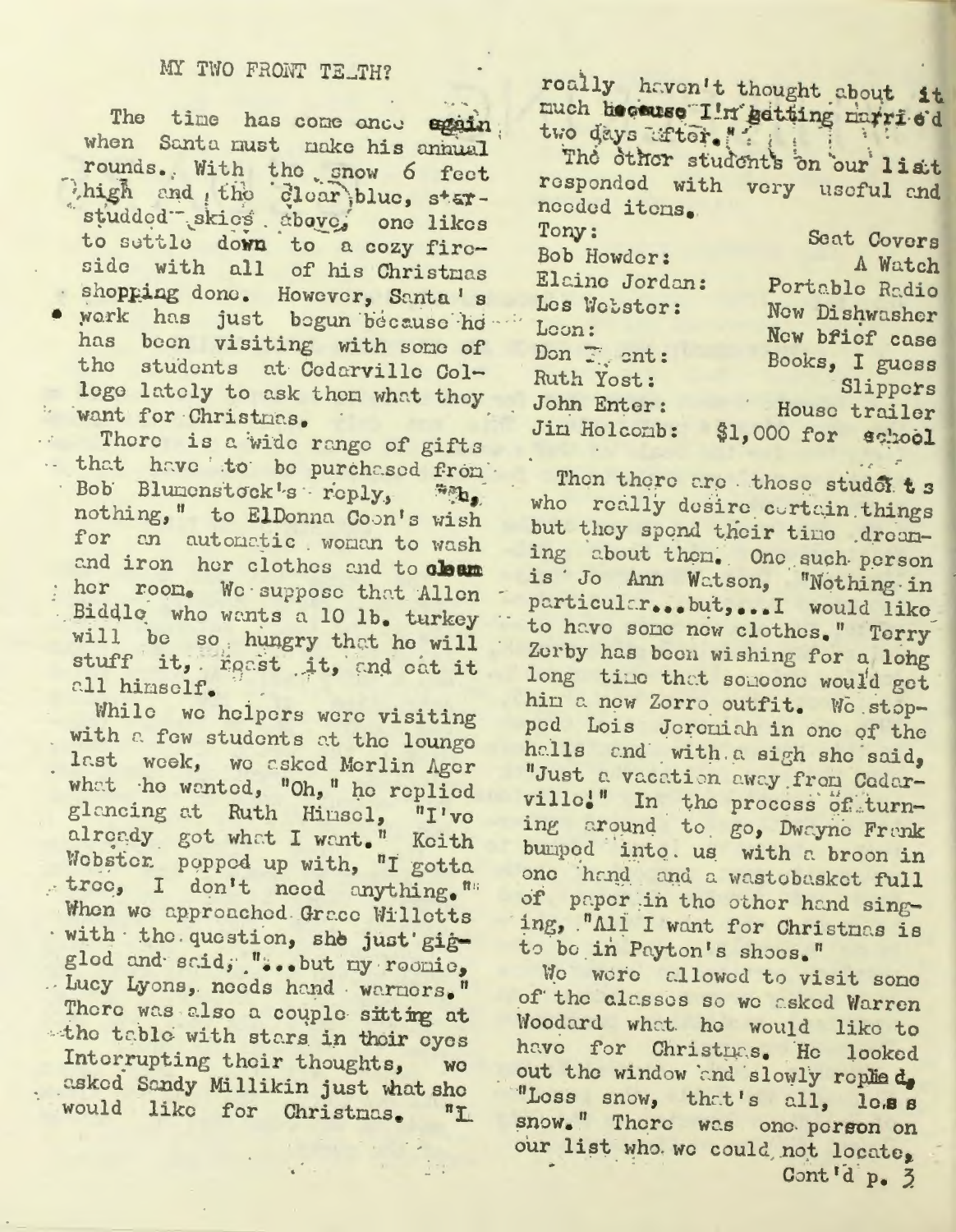# Christian Work, cont.

I

Situated in the basin area, the mission extends help to the most wayward individuals and underprivileged families in the area. Meals are served each day followed by an evangelistic service. : Groceries are periodically distributed to families not on welfare along with clothing. Bible clubs, Cub Scouts, Boy Scouts, and Brownie Scouts have been used extensively to reach the young people for Christ. Religious counseling is sought by many of these people with the result that many become Christians. Marjorie Conn, Superintendent, along with the faithful help of Christian people and neighboring churches has brought the change-<br>less story of Christ's redeeming love to many men, women, and children. It would be well for us to seek out such opportunities of service as well as remember these people and their efforts to bring others tho story of Christ's salvation.

Leave God to order all thy ways, And hope in him, what'er betide.

Thou'lt find in him, in evil days, Thy all-sufficient strength and guide

Who trusts in God's unchapping love

Builds on tho rock that naught con move.

#### GIRLS PLAN CHRISTMAS PARTY

The girls of Cedarville College who live in Faith Hall are planning a Christmas party. The gathering is to be in the lounge at  $10:15$  on Thursday evening, December 18. They will sit around the beautifully decorated Christmas tree for a time of fun and<br>fellowship. Part of the evening will be spent singing Christmas carols. The time will then be climaxed with refreshments includ-<br>ing Christmas cookies and punch.

· -My Two Front Teeth, cont.

··however, before we loft the Cmnpus, we cornered Paul Van Kleek. The only reply we could get from him was, "I'm satisfied." nodding his head in the affirmative, "and I hope every one has a married.<br>Christmas.<sup>"</sup>

As for Santa's helpers and Santa himself, "A Morry Christmas to one and all, and we would like to have *a* smile from every person we meet in the coming New Year!"

#### WHISPERING CEDARS STAFF

Editor Sports Foaturo Nows Typists Mailing

I~dvisor

Marlene Davis Dave Thomas Paul VanKlcok Bob Price Lindo. Johnson Joyce GTant Charleno Ressler Sharon Dobbs Delores Osborn Miss Kantzor